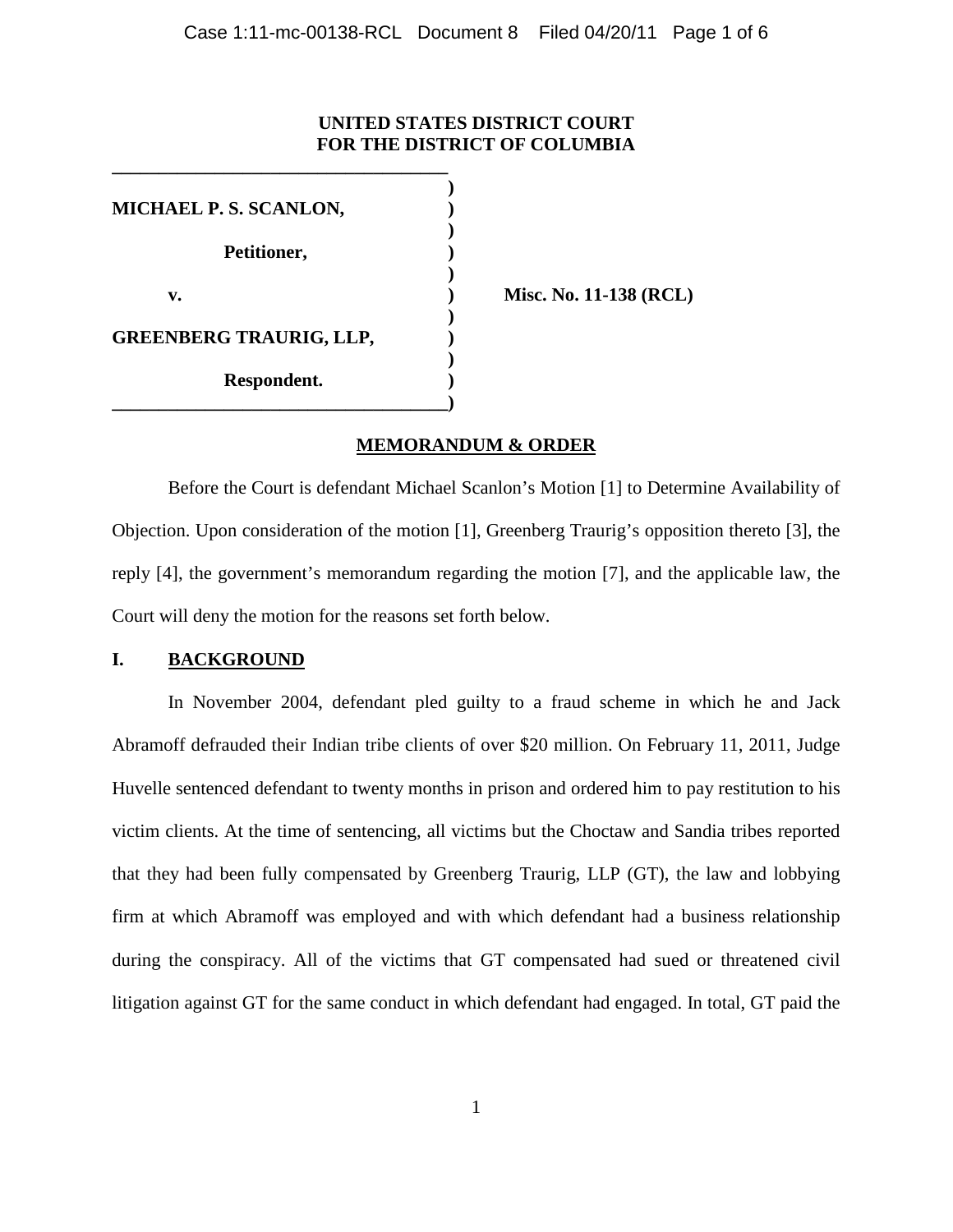#### Case 1:11-mc-00138-RCL Document 8 Filed 04/20/11 Page 2 of 6

victims \$17,699,000 in compensation and civil settlement for losses caused by the scheme entered into by defendant and Abramoff.

The Mandatory Victims Restitution Act (MVRA) makes restitution mandatory for certain federal offenses, "seek[ing] primarily to assure that victims of a crime receive full restitution." *Dolan v. United States*, 130 S. Ct. 2533, 2549 (2010). Section 3664(j) of the MVRA establishes two tiers of restitution claimants—first, victims are fully compensated for all losses, and then insurers and others from whom victims receive compensation are entitled to restitution. The statute provides that:

If a victim has received compensation from insurance or *any other source* with respect to a loss, the court *shall* order that restitution be paid to the person who provided or is obligated to provide the compensation, but the restitution order shall provide that all restitution of victims required by the order be paid to the victims before any restitution is paid to such a provider of compensation.

§ 3664(j)(1) (emphasis added). Consistent with § 3664(j), Judge Huvelle's restitution order required defendant to pay restitution in the amount of \$20,191,537.31, with payment of \$2,000,000 to the Choctaw and \$492,537.31 to the Sandia. No. 05-cr-411, Feb. 11, 2011 [65]. The order further directed that, pursuant to § 3664(j), defendant should pay restitution to GT in the amount of \$17,699,000—the total compensation it had paid to the victims.

In his pre-sentencing memorandum, however, defendant had requested an evidentiary hearing allowing him to contest GT's entitlement to restitution under § 3664(j). Defendant argued that GT was involved in the scheme for which he was convicted, and thus challenged his legal responsibility to pay restitution to GT. Accordingly, Judge Huvelle's restitution order provided for a procedure through which this Court<sup>[1](#page-3-0)</sup> would resolve (1) whether defendant is

<sup>&</sup>lt;sup>1</sup> Judge Huvelle has recused herself from ruling on this question because GT is represented by her former law firm, Williams & Connolly.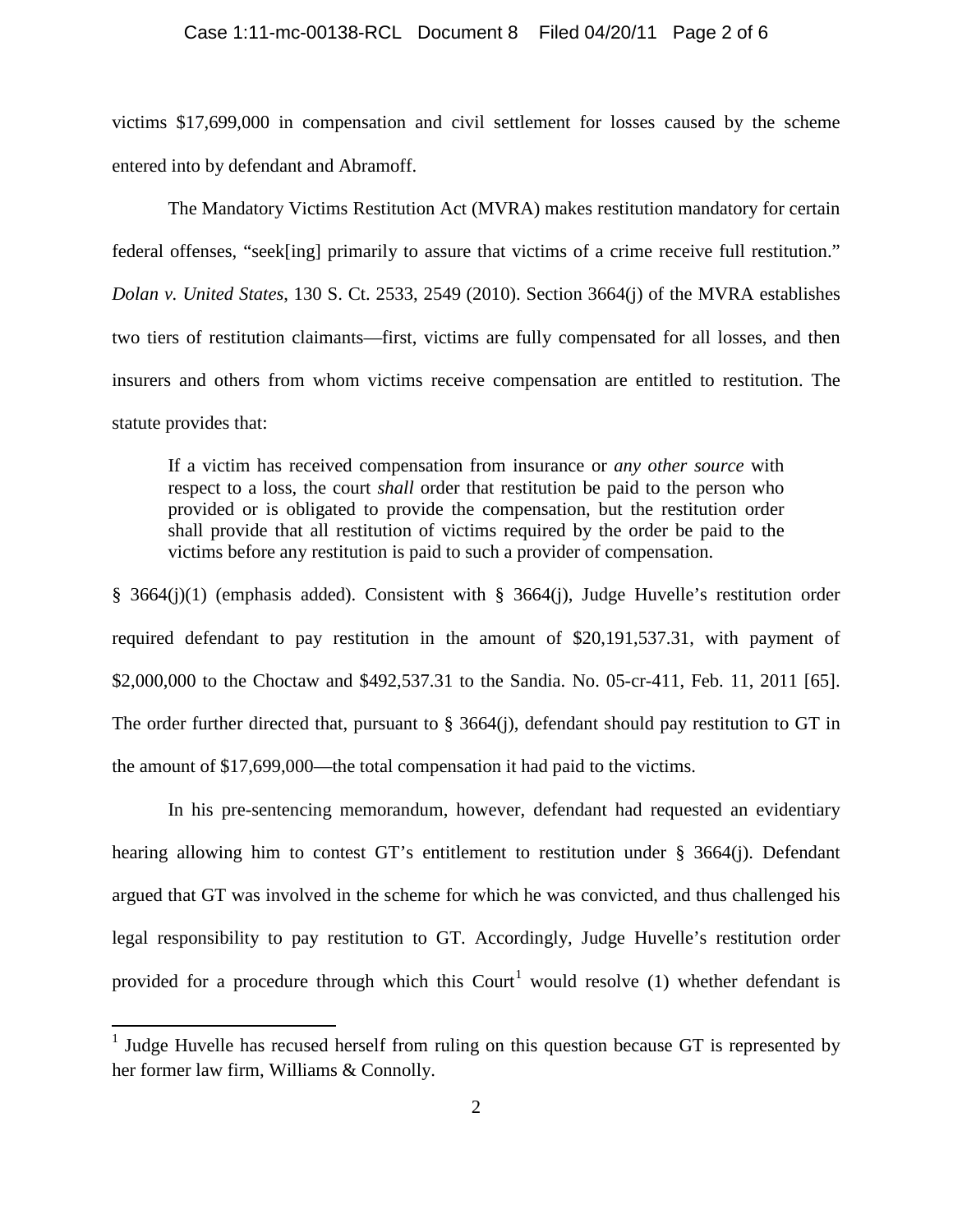#### Case 1:11-mc-00138-RCL Document 8 Filed 04/20/11 Page 3 of 6

permitted as a matter of law to pursue a legal objection that GT is not entitled to compensation under § 3664(j) because of his claim that GT had a role in the same conduct for which he pled guilty, and (2) if so, whether defendant can establish under an appropriate legal standard that GT is not entitled to compensation under  $\S$  3664(j). The Court will address the first of these questions here.

## **II. ANALYSIS**

At the outset, the Court notes that the government has already represented the victims' interests in obtaining restitution, consistent with its responsibilities under § 3664(e). Outside of the victim context, this section provides that "[t]he burden of demonstrating such other matters as the court deems appropriate shall be upon the party designated by the court as justice requires." § 3664(e). This matter involves a compensation provider's entitlement to restitution under  $\S 3664(i)$ . The Court appreciates the government's recommendation that GT is in the best position to represent its interests in this matter, and will order that GT be designated to do so.

## *A. Timeliness of Defendant's Motion*

GT argues that defendant's motion should be denied because it is untimely. The Court's restitution order required defendant to file his motion "on or before March 13, 2011," which fell on a Sunday. Defendant filed his motion on Monday, March 14, 2011. Under Federal Rule of Civil Procedure 6(a), a filing deadline expressed in a period of days is calculated so as not to end on a Saturday, Sunday, or legal holiday. Fed. R. Civ. P. 6(a)(1)(C). GT correctly notes that this rule, by its language, applies when computing time periods and not when a filing date has been specified. Nevertheless,

Rule 6(a) also can be used for the computation of time *in the context of a specified date*. Therefore, if the district court orders certain requests and motions to be filed by a specified date and the date is actually a Saturday, Sunday, or legal holiday,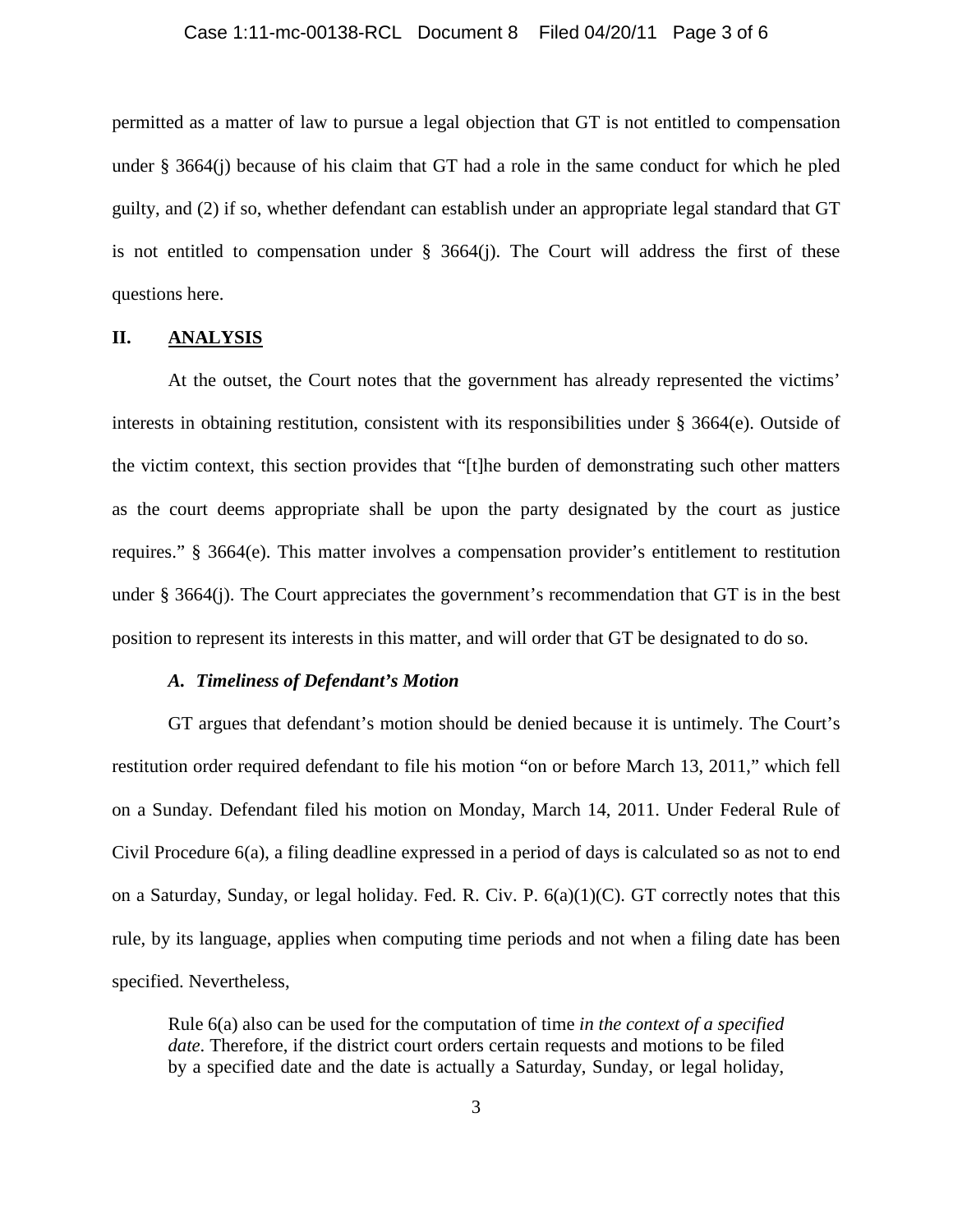the court can extend the deadline to the next day that is not a weekend day or a legal holiday. This is consistent with the recognition that district courts should possess broad discretion in managing their calendars.

4B Charles Alan Wright & Arthur R. Miller, *Federal Practice and Procedure* § 1162 (2010 Supp.) (emphasis added). Here, because the specified date of filing fell on a Sunday, the Court will exercise its discretion and consider defendant's motion timely.

#### *B. Legal Basis for Defendant's Motion*

The question at issue here—and the threshold question that must be answered before any further proceedings—is whether a defendant ordered to pay restitution can challenge his obligation under  $\S 3664(i)$  to pay any party that has compensated victims for their losses. There is no dispute that the MVRA, which focuses on ensuring that victims are fully compensated, offers little guidance on this question. As noted above, § 3664(j)(1) provides that "the court *shall* order that restitution be paid" to insurers or "any other source" from which victims have received compensation. Section 3664(e) provides for challenges "as to the proper amount or type of restitution," but defendant is not disputing the *amount* of restitution to be paid here; he is challenging GT's *entitlement* to restitution. Quite simply, the statute does not provide for exceptions to the obligation to pay restitution under § 3664(j)—and indeed, defendant does not suggest that it does so.

<span id="page-3-0"></span>Well aware of the statute's silence regarding his potential objection, defendant argues that the limited exception recognized by some courts to mandatory restitution under § 3663A should apply to mandatory restitution under  $\S$  3664(j). Section  $\S$  3663A of the MVRA provides that "the court shall order . . . that the defendant make restitution to the victim of the offense." §  $3663A(a)(1)$ . Defendant cites three cases in which courts have precluded mandatory restitution to parties cast as *victims*—not compensation providers—based on findings that the claimant-victims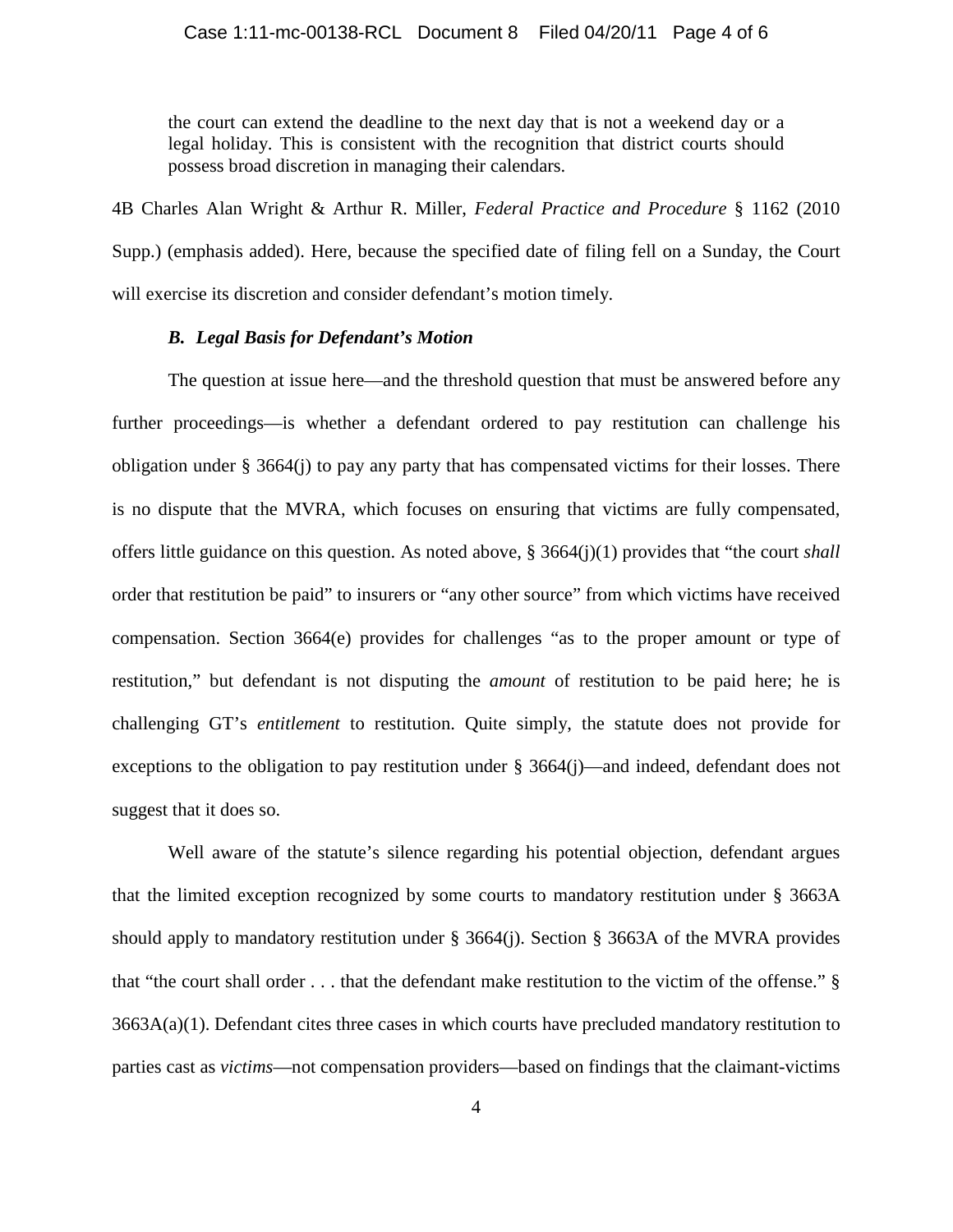#### Case 1:11-mc-00138-RCL Document 8 Filed 04/20/11 Page 5 of 6

were criminally liable along with the defendant. Defendant asks this Court to apply the same reasoning to his claim that compensation provider GT was involved in the scheme for which he was convicted.

The cases cited by defendant do not support his right to the relief he requests—that is, a hearing to adjudicate GT's potential liability, convened as part of his sentencing. In two of these cases, the courts found that persons or entities were not "victims" entitled to restitution based on *previously adjudicated* facts. *See United States v. Reifler*, 446 F.3d 65 (2d Cir. 2006) (holding that the defendant's co-conspirators, who had been tried and convicted alongside the defendant for the same offense, were not entitled to restitution under the MVRA); *United States v. Martinez*, 978 F. Supp. 1442 (D.N.M. 1997) (refusing to order restitution to a robbery victim, an Indian casino, where the casino's operation had been deemed illegal through extensive litigation independent of the *Martinez* case). In the third case cited by defendant, the Second Circuit relied on *Reifler* to reject the defendant's claim that the victims of his fraud scheme were involved in the scheme and thus not entitled to restitution. *United States v. Ojeikere*, 545 F.3d 220, 222–23 (2d Cir. 2008). The issue was taken up at sentencing after trial, and there is no indication that the court held any additional proceeding to consider evidence of the victims' conduct. Defendant cites no other authority for his right to pursue an objection to GT's entitlement to restitution.

Here, the government did not seek criminal charges against GT, nor did it designate GT as an unindicted co-conspirator in defendant's case. Government's Memorandum 13, March 31, 2011 [7]. As such, there are no previously adjudicated facts regarding GT's involvement in defendant's scheme. The cases discussed above simply do not support a defendant's right to a hearing, either as part of or after sentencing, at which to challenge the conduct of an uncharged third party for the purpose of precluding that party's entitlement to restitution under § 3664(j).